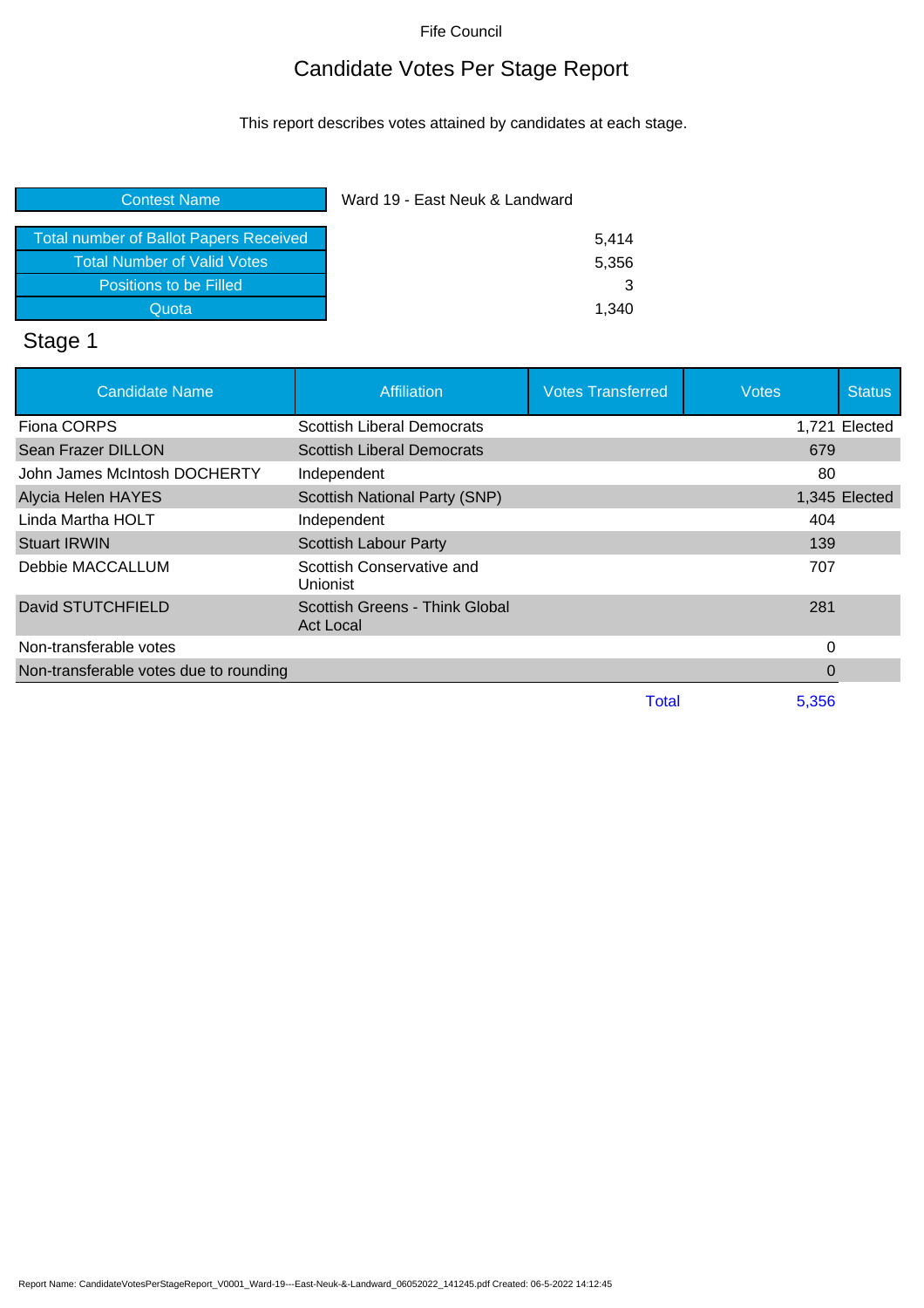## Candidate Votes Per Stage Report

This report describes votes attained by candidates at each stage.

## Stage 2

## Surplus of Fiona CORPS 381.00000

| <b>Candidate Name</b>                  | <b>Affiliation</b>                          | <b>Votes Transferred</b> | <b>Votes</b> | <b>Status</b> |
|----------------------------------------|---------------------------------------------|--------------------------|--------------|---------------|
| Fiona CORPS                            | <b>Scottish Liberal Democrats</b>           | $-381.00000$             | 1,340.00000  |               |
| Sean Frazer DILLON                     | <b>Scottish Liberal Democrats</b>           | 319.67272                | 998.67272    |               |
| John James McIntosh DOCHERTY           | Independent                                 | 4.64898                  | 84.64898     |               |
| Alycia Helen HAYES                     | Scottish National Party (SNP)               | 0.00000                  | 1,345.00000  |               |
| Linda Martha HOLT                      | Independent                                 | 13.28280                 | 417.28280    |               |
| <b>Stuart IRWIN</b>                    | <b>Scottish Labour Party</b>                | 4.42760                  | 143.42760    |               |
| Debbie MACCALLUM                       | Scottish Conservative and<br>Unionist       | 17.71040                 | 724.71040    |               |
| David STUTCHFIELD                      | Scottish Greens - Think Global<br>Act Local | 9.96210                  | 290.96210    |               |
| Non-transferable votes                 |                                             | 11.29038                 | 11.29038     |               |
| Non-transferable votes due to rounding |                                             | 0.00502                  | 0.00502      |               |
|                                        |                                             | Total                    | 5,356.00000  |               |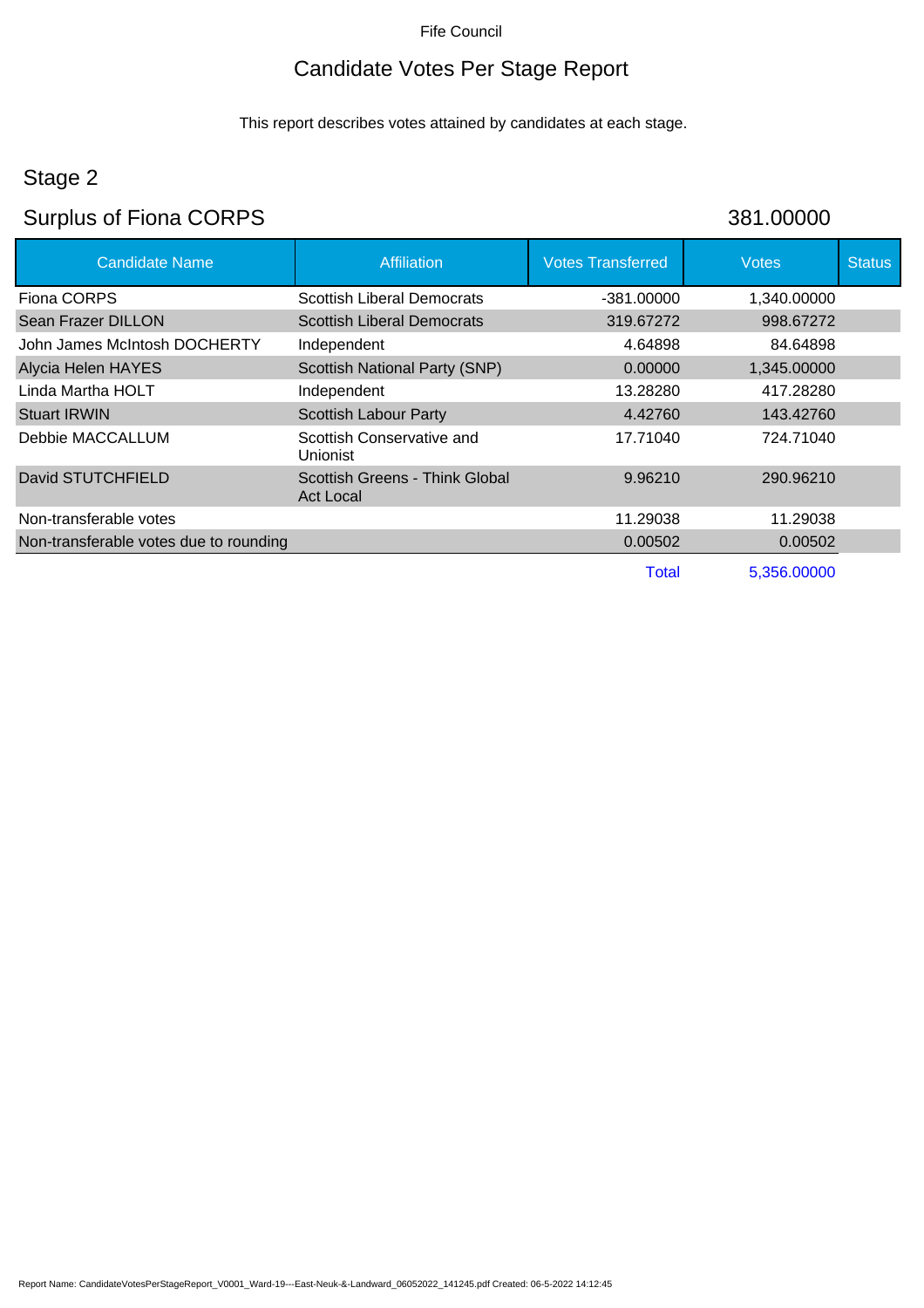## Candidate Votes Per Stage Report

This report describes votes attained by candidates at each stage.

## Stage 3

# Surplus of Alycia Helen HAYES 5.00000

| <b>Candidate Name</b>                  | <b>Affiliation</b>                          | <b>Votes Transferred</b> | <b>Votes</b> | <b>Status</b> |
|----------------------------------------|---------------------------------------------|--------------------------|--------------|---------------|
| Fiona CORPS                            | <b>Scottish Liberal Democrats</b>           | 0.00000                  | 1,340.00000  |               |
| Sean Frazer DILLON                     | <b>Scottish Liberal Democrats</b>           | 0.51198                  | 999.18470    |               |
| John James McIntosh DOCHERTY           | Independent                                 | 0.26341                  | 84.91239     |               |
| <b>Alycia Helen HAYES</b>              | <b>Scottish National Party (SNP)</b>        | $-5.00000$               | 1,340.00000  |               |
| Linda Martha HOLT                      | Independent                                 | 0.34874                  | 417.63154    |               |
| <b>Stuart IRWIN</b>                    | <b>Scottish Labour Party</b>                | 0.35245                  | 143.78005    |               |
| Debbie MACCALLUM                       | Scottish Conservative and<br>Unionist       | 0.05565                  | 724.76605    |               |
| David STUTCHFIELD                      | Scottish Greens - Think Global<br>Act Local | 2.54135                  | 293.50345    |               |
| Non-transferable votes                 |                                             | 0.91637                  | 12.21177     |               |
| Non-transferable votes due to rounding |                                             | 0.01005                  | 0.01005      |               |
|                                        |                                             | Total                    | 5,356.00000  |               |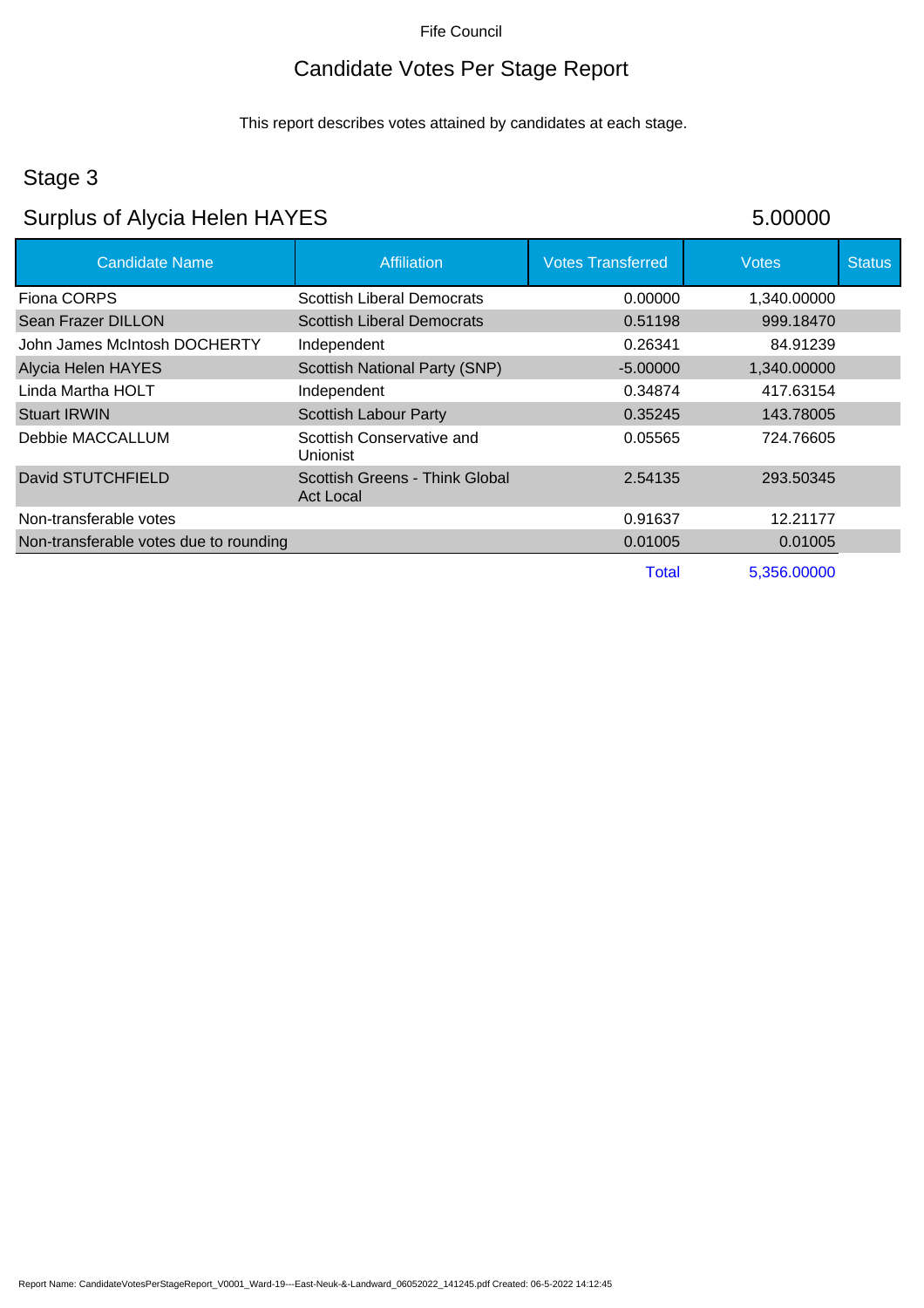## Candidate Votes Per Stage Report

This report describes votes attained by candidates at each stage.

## Stage 4

### Exclusion of John James McIntosh DOCHERTY 84.91239

| <b>Candidate Name</b>                  | <b>Affiliation</b>                                 | <b>Votes Transferred</b> | <b>Votes</b> | <b>Status</b> |
|----------------------------------------|----------------------------------------------------|--------------------------|--------------|---------------|
| Fiona CORPS                            | <b>Scottish Liberal Democrats</b>                  | 0.00000                  | 1,340.00000  |               |
| Sean Frazer DILLON                     | <b>Scottish Liberal Democrats</b>                  | 16.01468                 | 1,015.19938  |               |
| John James McIntosh DOCHERTY           | Independent                                        | -84.91239                | 0.00000      |               |
| Alycia Helen HAYES                     | <b>Scottish National Party (SNP)</b>               | 0.00000                  | 1,340.00000  |               |
| Linda Martha HOLT                      | Independent                                        | 37.94117                 | 455.57271    |               |
| <b>Stuart IRWIN</b>                    | <b>Scottish Labour Party</b>                       | 2.23251                  | 146.01256    |               |
| Debbie MACCALLUM                       | Scottish Conservative and<br>Unionist              | 6.22509                  | 730.99114    |               |
| David STUTCHFIELD                      | Scottish Greens - Think Global<br><b>Act Local</b> | 10.31042                 | 303.81387    |               |
| Non-transferable votes                 |                                                    | 12.18852                 | 24.41034     |               |
| Non-transferable votes due to rounding |                                                    | 0.00000                  | 0.00000      |               |
|                                        |                                                    | <b>Total</b>             | 5,356.00000  |               |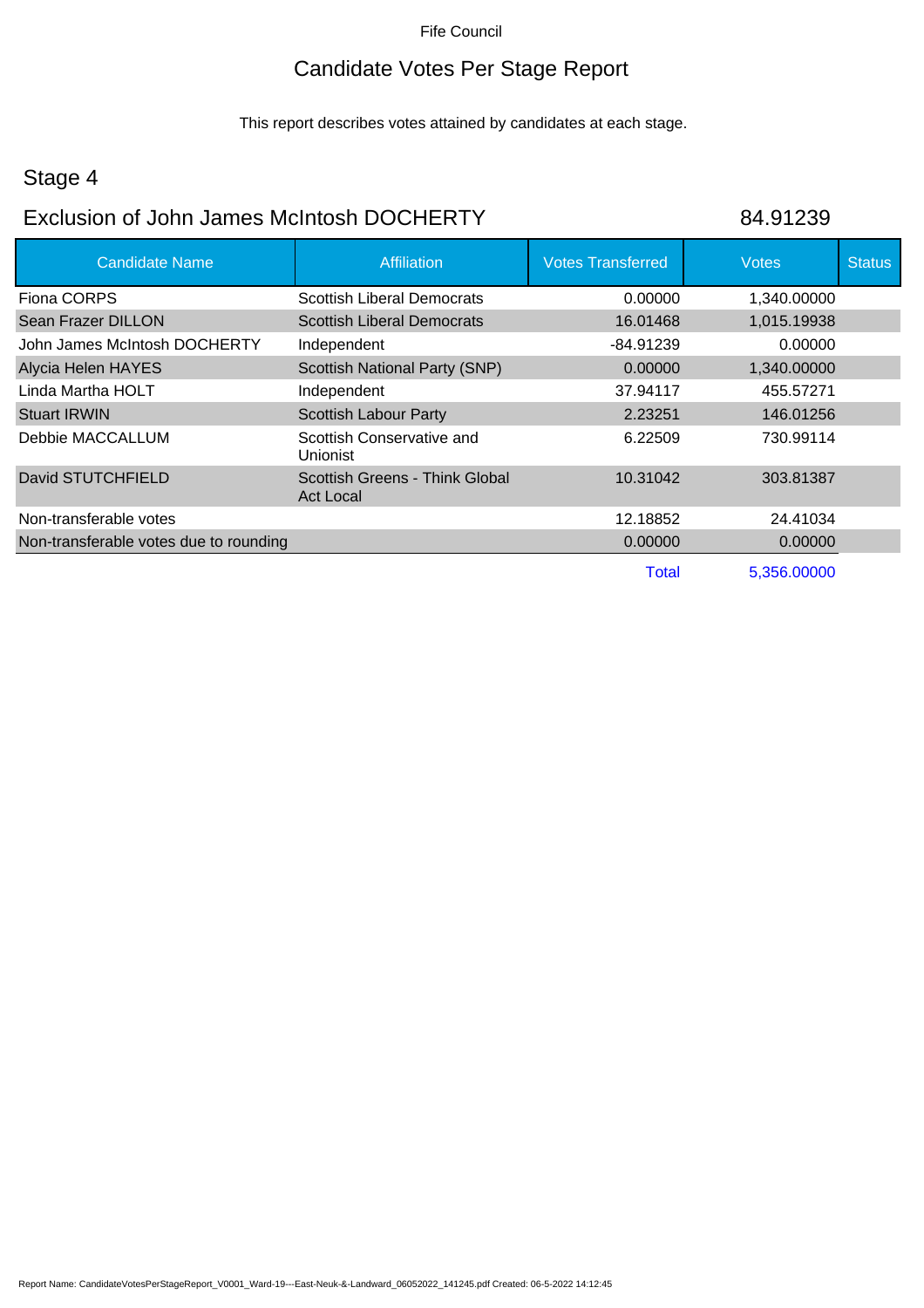## Candidate Votes Per Stage Report

This report describes votes attained by candidates at each stage.

## Stage 5

### Exclusion of Stuart IRWIN 146.01256

| <b>Candidate Name</b>                  | <b>Affiliation</b>                                 | <b>Votes Transferred</b> | <b>Votes</b> | <b>Status</b> |
|----------------------------------------|----------------------------------------------------|--------------------------|--------------|---------------|
| Fiona CORPS                            | <b>Scottish Liberal Democrats</b>                  | 0.00000                  | 1,340.00000  |               |
| Sean Frazer DILLON                     | <b>Scottish Liberal Democrats</b>                  | 48.04436                 | 1,063.24374  |               |
| John James McIntosh DOCHERTY           | Independent                                        | 0.00000                  | 0.00000      |               |
| Alycia Helen HAYES                     | <b>Scottish National Party (SNP)</b>               | 0.00000                  | 1,340.00000  |               |
| Linda Martha HOLT                      | Independent                                        | 14.24364                 | 469.81635    |               |
| <b>Stuart IRWIN</b>                    | <b>Scottish Labour Party</b>                       | $-146.01256$             | 0.00000      |               |
| Debbie MACCALLUM                       | Scottish Conservative and<br>Unionist              | 13.23251                 | 744.22365    |               |
| David STUTCHFIELD                      | Scottish Greens - Think Global<br><b>Act Local</b> | 35.82738                 | 339.64125    |               |
| Non-transferable votes                 |                                                    | 34.66467                 | 59.07501     |               |
| Non-transferable votes due to rounding |                                                    | 0.00000                  | 0.00000      |               |
|                                        |                                                    | Total                    | 5,356.00000  |               |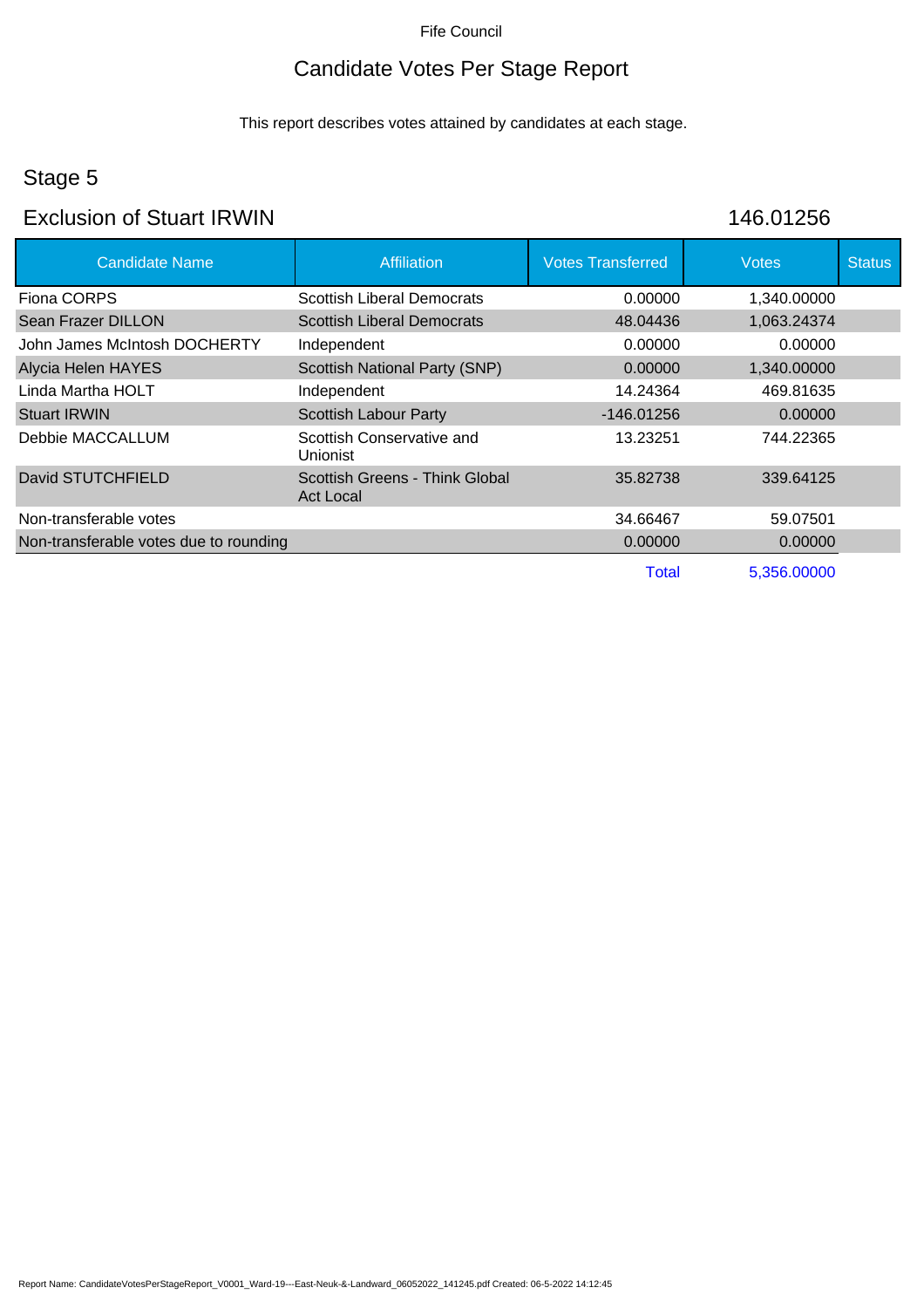## Candidate Votes Per Stage Report

This report describes votes attained by candidates at each stage.

## Stage 6

### Exclusion of David STUTCHFIELD 339.64125

| <b>Candidate Name</b>                  | <b>Affiliation</b>                                 | <b>Votes Transferred</b> | <b>Votes</b> | <b>Status</b> |
|----------------------------------------|----------------------------------------------------|--------------------------|--------------|---------------|
| Fiona CORPS                            | <b>Scottish Liberal Democrats</b>                  | 0.00000                  | 1,340.00000  |               |
| Sean Frazer DILLON                     | <b>Scottish Liberal Democrats</b>                  | 140.51150                | 1,203.75524  |               |
| John James McIntosh DOCHERTY           | Independent                                        | 0.00000                  | 0.00000      |               |
| <b>Alycia Helen HAYES</b>              | <b>Scottish National Party (SNP)</b>               | 0.00000                  | 1,340.00000  |               |
| Linda Martha HOLT                      | Independent                                        | 46.87683                 | 516.69318    |               |
| <b>Stuart IRWIN</b>                    | <b>Scottish Labour Party</b>                       | 0.00000                  | 0.00000      |               |
| Debbie MACCALLUM                       | Scottish Conservative and<br>Unionist              | 4.24735                  | 748.47100    |               |
| David STUTCHFIELD                      | Scottish Greens - Think Global<br><b>Act Local</b> | $-339.64125$             | 0.00000      |               |
| Non-transferable votes                 |                                                    | 148.00557                | 207.08058    |               |
| Non-transferable votes due to rounding |                                                    | 0.00000                  | 0.00000      |               |
|                                        |                                                    | Total                    | 5,356.00000  |               |